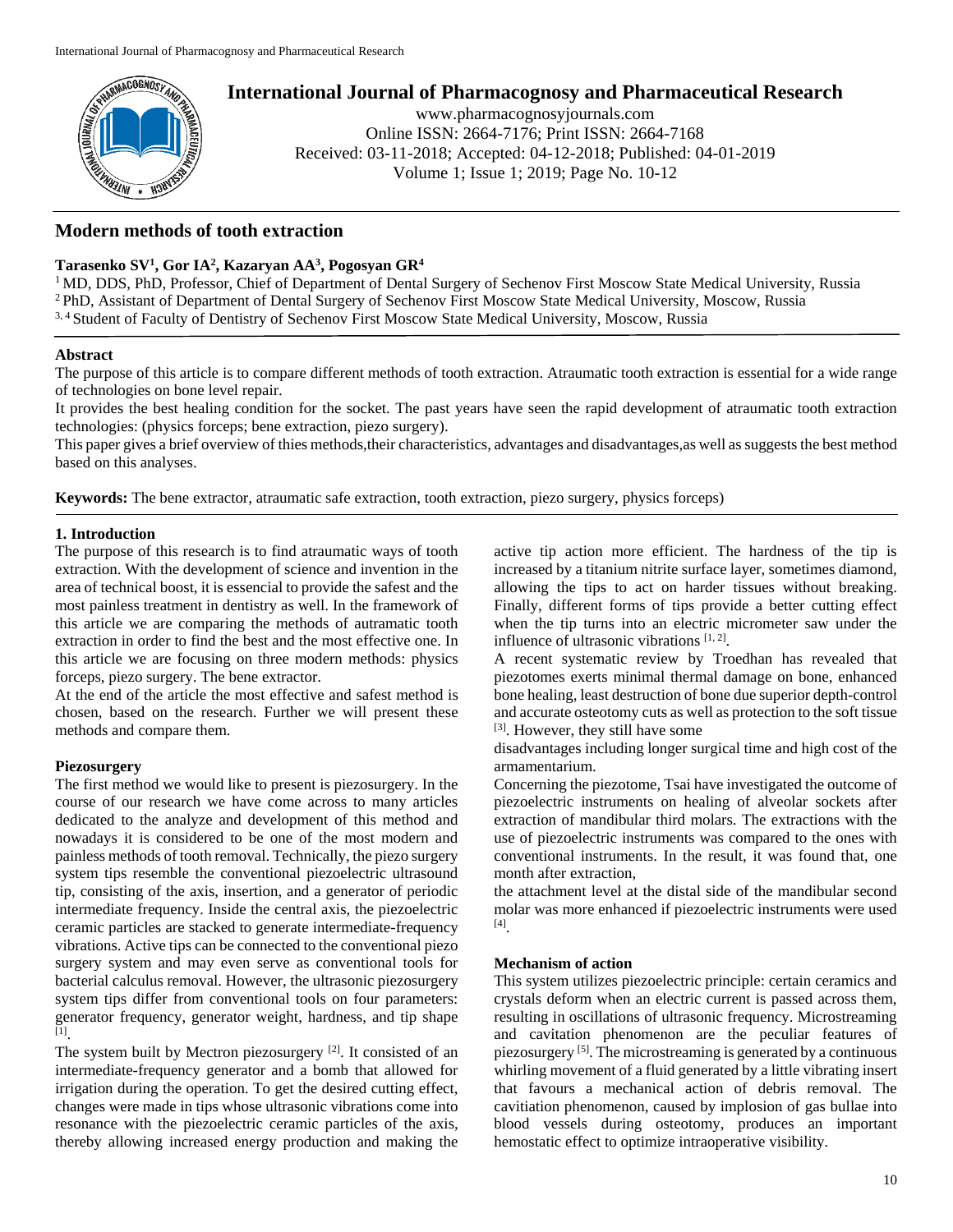As a conclusion we can add that piezosurgery is an advanced method of performing dentistry surgical procedures, such as tooth extraction, bone grafting and dental implantation. Tissues are cut using ultrasound, so that the surrounding gums, blood vessels and nerves are not damaged. As for the incision itself, it is made as precisely and accurately as possible [6].

The incisions of hard and soft tissues in the oral cavity are made with the help of ultrasound, which allows you to make a hole, cut off a piece of hard tissue of bone or teeth. The ultrasonic device does not adjoin to fabrics, acts on distance [6].

## **Physics Forceps**

In dentistry, the basis of tooth extraction is the physical change of expanding the dental alveolar bone (socket) along with the severing of the periodontal ligament. No matter that this happens, it is more important to understand what is happening in biochemical terms with the tooth and the socket of the tooth. When the periodontal ligament is damaged with forceps or elevators, hyaluronidase is released. The physics forceps technique eliminates the necessity to harsh treatment, such as firmly grasp, push, twist, rock, and pull with arm. The tooth is released to the alveolus and can be pulled out,when chemical breakdown of the periodontal ligament by hyaluronidase takes place. This technique applies a steady rotational trauma to the periodontal ligament quantitatively creating a release of hyaluronidase in a shorter period of time than traditional forceps or elevator extractions because the trauma from these conventional techniques is intermittent (not a steady constant force). As a result, the physics forceps technique is much more efficient, time saving, and not as traumatic to the alveolar bone as conventional methods.

Over the last decade there has been an increased interest in atraumatic tooth extraction in order to maintain bone for implant insertion [7]. Recently, a fundamentally new concept and equipment in exodontia, the physics forceps from GOLDEN/MISCH, has been developed. It mostly applies biomechanical advantages of a first -class lever, creep, and stress distribution<sup>[8]</sup>.

Some of the numerous advantages of applying this technique and the technic of physics forceps include but are not limited to logical and successful extractions with very short time period: usually in less than 4 minutes:

Preserving the buccal bone and cortical plate, preventing having to lay aps and removing bone to access roots, virtually eliminating root tip fractures, assisting with efficient full-mouth reconstructive extractions, supporting immediate implant placement.

According to the article a technique for atraumatic tooth removal immediately before the implant placement is neccessary. Further we will present the research sased on the analyses of the researches of Yalcin S1: In this prospective split-mouth study, outcomes of the 2 groups ( $n = 42$  premolars) requiring extraction of premolars for orthodontic treatment purpose using physics forceps and Conventional forceps were compared. Clinical outcomes in form of time taken, loss of buccal soft tissue and buccal cortical plate based on extraction defect classification system, postoperative pain and other complication associated with extraction were recorded and compared. And in this article we can saw their results: Statistically significant reduction in the operating time was noted in physics forceps group. Marginal

bone loss and soft tissue loss was also significantly lesser in physics forceps group when compared to conventional forceps group. However, there was no statistically significant difference in severity of postoperative pain between both groups.

Besides, we studied the article by El-Kenawy MH1, which draws parralals between physics and Conventional forceps in Simple Dental Extraction. Moreover, we gathered essential information about physics forceps and further we will bring cases from their research. The researches asked about experiment: 200 adult patients seeking simple dental extraction were selected from the Outpatient Clinic in the Oral and Maxillofacial Surgery Department, Faculty of Dentistry, Mansoura University, Egypt. The selected patients were randomly allocated into two groups: group I: included 100 patients, in this group extraction was done using physics forceps, and group II: included 100 patients, in this group extraction was done using conventional forceps. And their result: In physics forceps group: crown fracture occurred in three cases (3 %), buccal bone fracture occurred in three cases (3 %), and root fracture occurred in 14 roots (8.5 %), while in conventional forceps group: crown fracture occurred in 10 cases (10 %), buccal bone fracture occurred in seven cases (7 %), and root fracture occurred in 27 roots (16.6 %).

# **Mechanism of physics forceps**

The physics forceps  $[10, 11]$  applies first-class mechanics to ensure atraumatic extraction of a tooth from its socket. One handle of the device is connected to a "bumper". This bumper is normally placed on the frontal aspect of the dental alveolus, usually at the mucogingival junction. It is critical that the bumper side of the forceps always be seated higher than the mouth side before beginning the removal. The beak of the extractor is placed most often on the palatal root of the tooth and into the gingival sulcus [12] .

"Hariharan et compared outcomes in patients undergoing orthodontic extraction of upper premolars with the physics forceps or the universal extraction forceps. A split-mouth clinical trial was conducted to compare the outcomes of the two groups  $(n = 54$  premolars). The physics forceps group had lower mean (SD) VAS for pain (0.59 (0.57)) on the rest postoperative day than the other group  $(1.04 (0.85))$  ( $p = 0.03$ ). There were no other significant differences between the groups in any other variable studied."- Hariharan S, Narayanan V, Soh CL. Split-mouth comparison of physics forceps and extraction forceps in orthodontic extraction of upper premolars. Br J Oral Maxillofac Surg 2014 Dec; 52(10):e137-e140.

# **Benex Extraction**

What the Benex extraction system does, is giving the opportunity to remove the root of the tooth. Benex extractor system was developed by Hager & Meisinger GmbH, Neuss, and includes benex extractor, which is a pull string, an impression tray, selftapping screws and burs for matching diamond in 2 different diameters  $(1.6 \text{ mm}$  and  $1.8 \text{ mm})$  <sup>[14]</sup>. It works in the following way; the tooth is removed only by pulling along its long axis in a vertical way out of its socket. Systems, which are similar to benex extractor, include easy X-TRAC and Apex control. It can be used to remove single rooted teeth, as well as multi rooted teeth with non-divergent roots. Another advantage of the new Benex Extractor can be found in germectomy: in the framework of this